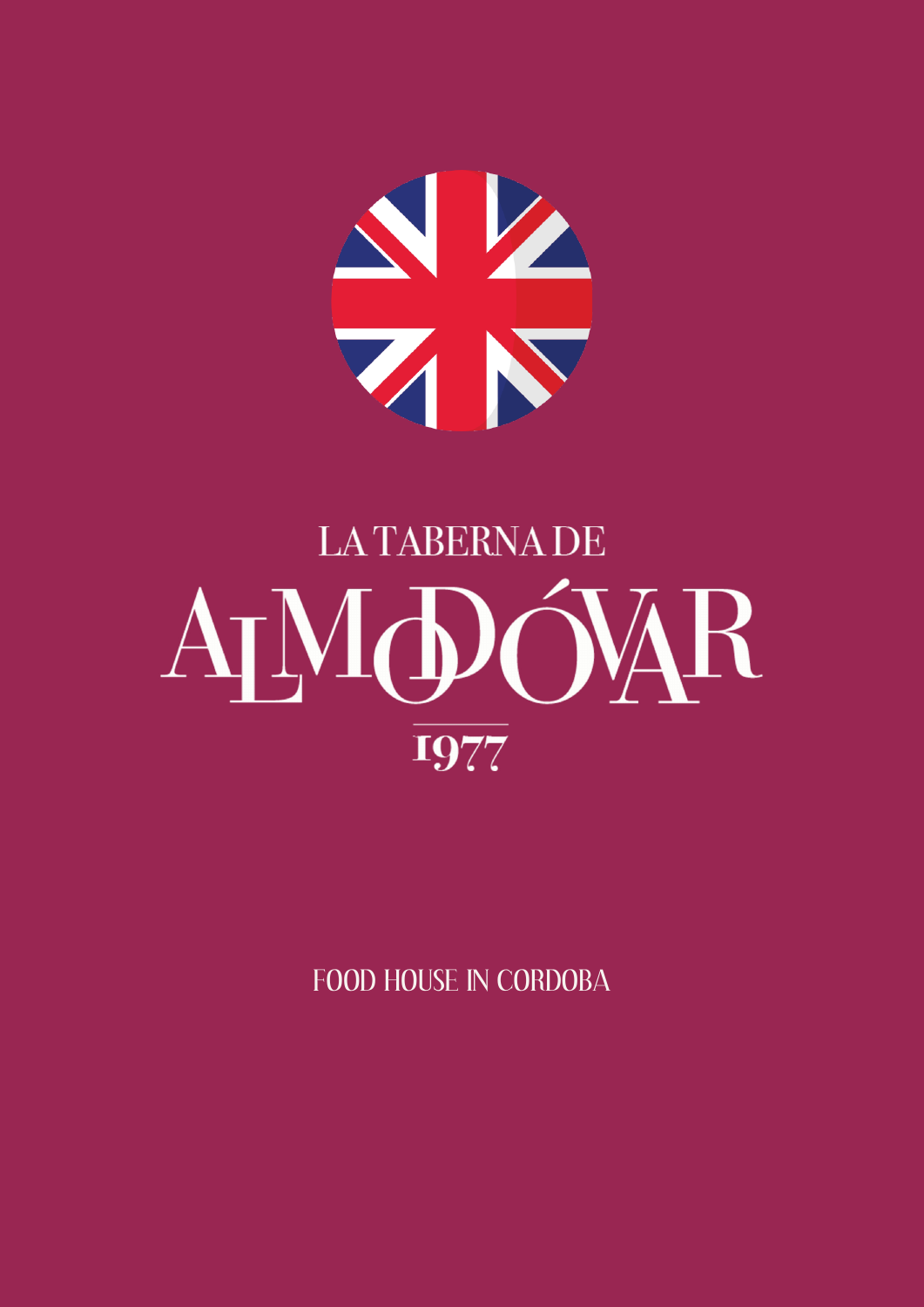

## ENTRANTES/ STARTERS

**Ensalada Tradicional Clásica de Verduras y Atún Traditional Salad with Vegetables and Tuna 10,75€**

**Ensalada de Hojas Tiernas, Queso de Cabra, Nueces, Bacon y Tomates Confitados Mixsed Lettuce leaf Salad with Goat Cheese, Walnuts, Bacon and Sun Dried Tomatoes 13,50€**

> **Ensalada de Bacalao Cod Salad 15,75€**

**Ensaladilla de Gambas Potato Salad, Mayonnaise and Prawns 13,75€**

**Paté de la Casa en Aceite de Oliva Virgen Extra (Special) House Pate with Extra Virgen Olive Oil 9,90€**

**Croquetas de Almodóvar (Pollo, Merluza y Jamón) (The Authentic) Home Made Croquets (Selection of Chicken, White Fish and Ham) 11,00€**

> **Escalopines de Merluza Fritos al Limón Escallops of Hake fried with Lemon 12,00€**

**Mazamorra (Special) White Gazpacho Cream with Almonds 10,00€**

**Salmorejo (Special) Andalusian Style Gazpacho Cream with Tomatoe 9,50€**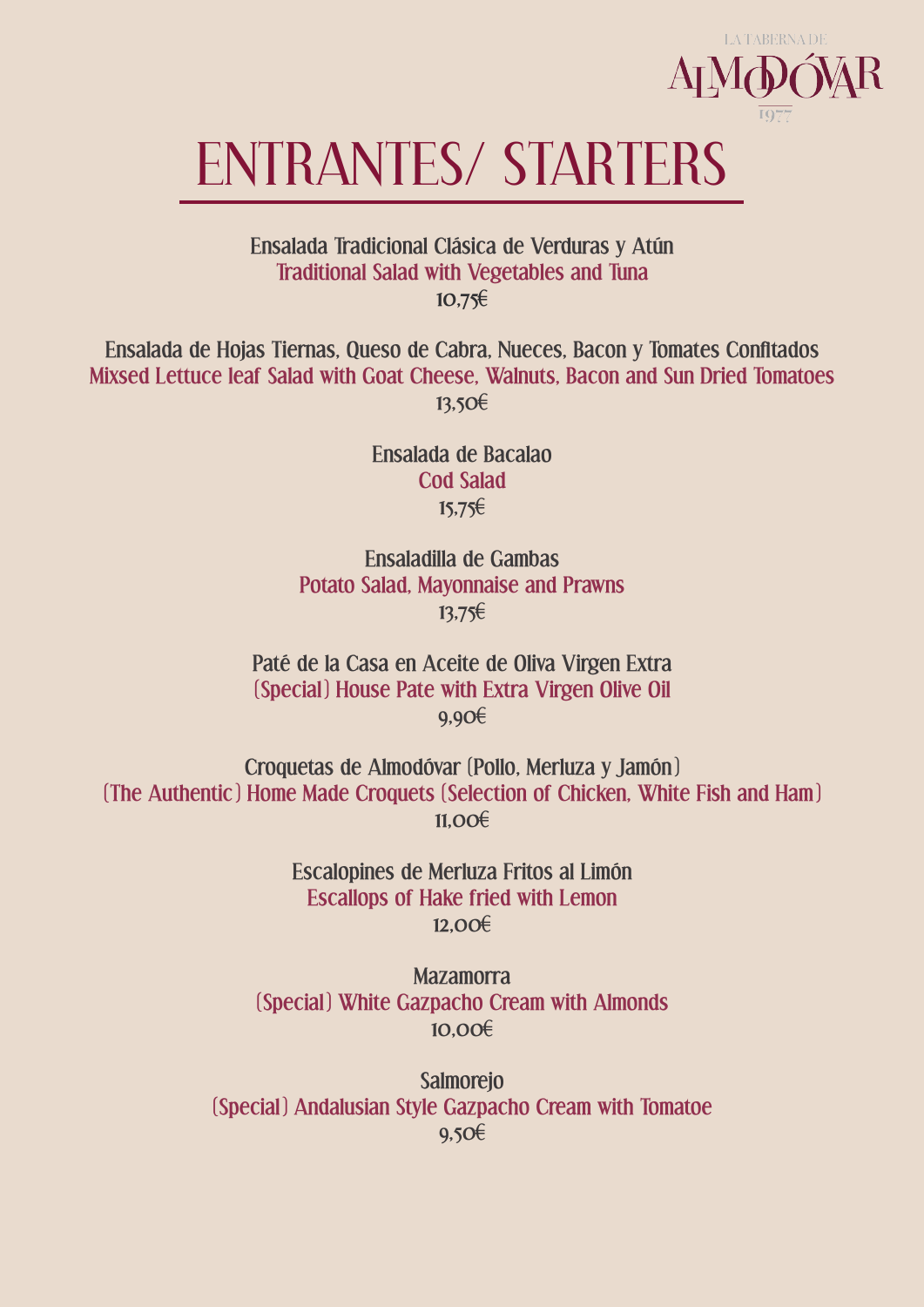

## PESCADOS / FISH

**Lubina a la Parrilla Grilled Sea Bass 16,50€**

**Bacalao Horneado al Ajo Tostado" Cod Baked in the Oven and Topped with Toasted Garlic 18,75€**

> **Lomo de Atún de Almadraba Parrillado Grilled Red Tuna 23,75€**

**Pata de Pulpo a la Brasa con Puré de Patatas Grilled Octopus with Paprika Puree 24,00€**

## CARNES / MEAT

**Perdíz Silvestre Encebollada Partridge wild Onions to the Point 17,50€**

**Solomillo de Buey a la Parrilla Grilled Fillet Steak 24,00€**

**Rabo de Toro a la Cordobesa Bulls Tail 18,50€**

**Lomo Bajo de Ternera a la Parrilla (para 2 personas) Grilled beef tenderloin (for 2 people) 6€ / 100 gr.**